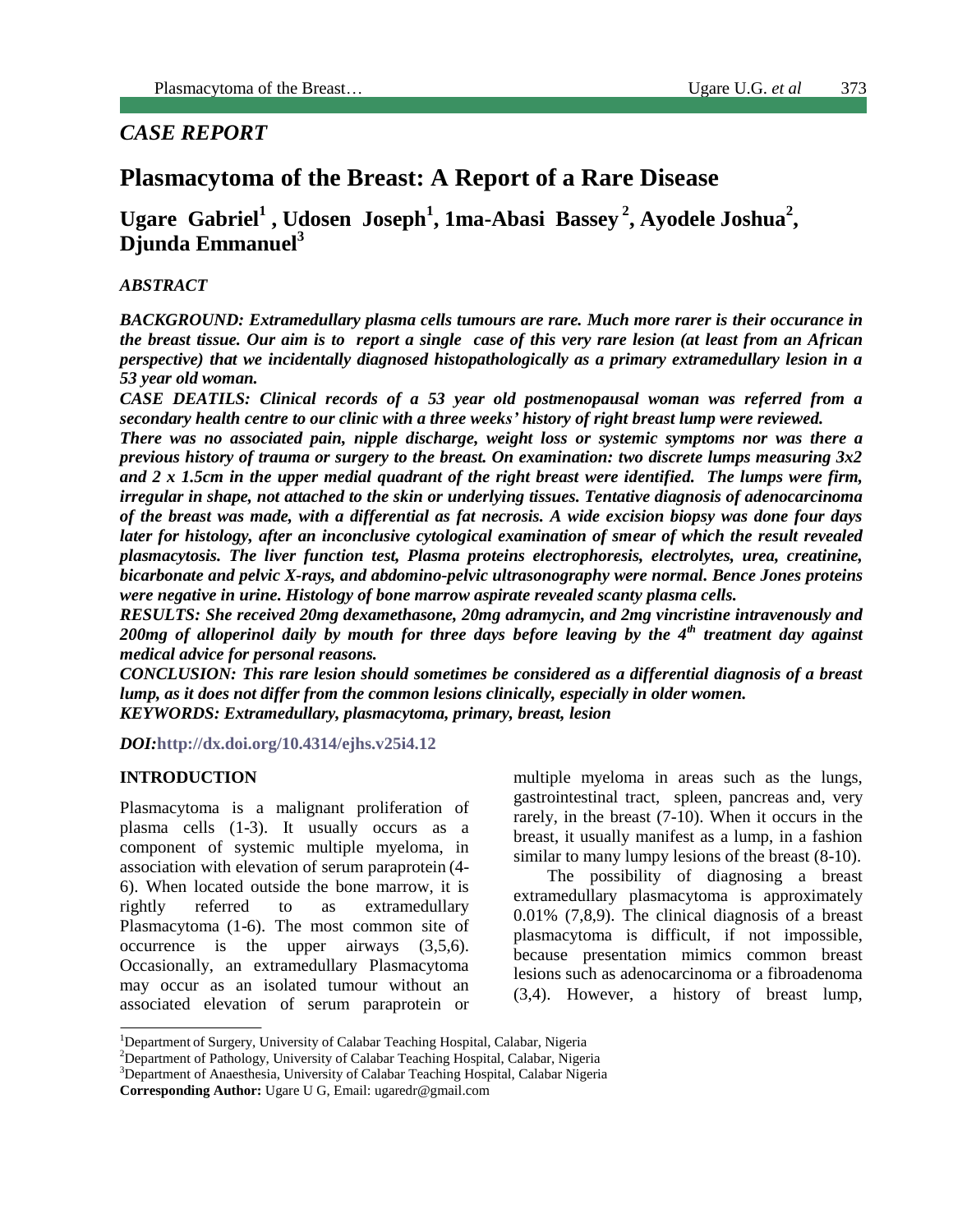confirmed by physical examination assisted by the histology of excised specimen will in most cases lead to a diagnosis of breast plasmacytoma (1-3). Bone marrow biopsy is required to confirm or rule out the presence of plasma cells in the marrow, and a computerized tomography scan of the upper airway is required to rule out the possibility of synchronous lesions. Assay for serum paraprotein is equally essential (7,9,10).

The possibility of diagnosing a breast extramedullary plasmacytoma is approximately 0.01% (7,8,9). The clinical diagnosis of a breast plasmacytoma is difficult, if not impossible, because presentation mimics common breast lesions such as adenocarcinoma or a fibroadenoma (3,4). However, a history of breast lump, confirmed by physical examination assisted by the histology of excised specimen will in most cases lead to a diagnosis of breast plasmacytoma (1-3). Bone marrow biopsy is required to confirm or rule out the presence of plasma cells in the marrow, and a computerized tomography scan of the upper airway is required to rule out the possibility of synchronous lesions. Assay for serum paraprotein is equally essential (7,9,10).

While an adenocarcinoma of the breast will often present with ill defined edges and palpable axillary nodes (10,11), especially in stages two and above; a fibroadenoma often has smooth well defined edges without axillary adenopathy: a breast plasmacytoma as demonstrated in our patient, was not smooth, but without axillary adenopathy. In most part of Africa where many breast cancer cases present at an advanced stage, the differentiation will usually not be difficult.

Experience in the treatment of this tumour is limited because of the rarity of the disease, but total excision plus radiotherapy with or without chemotherapy is known to achieve satisfactory disease control (12, 13, 14, 15). However, the patient must be followed up for years, because many of the patients subsequently develop multiple myeloma requiring further systemic treatment and continuing care.

We report a case of histologically diagnosed solitary plasmacytoma of the right breast in a 52year old menopausal woman, who initially presented with a breast lump suspicious of breast cancer. This is probably the first reported case of such a tumour from our country and perhaps from this part of the world, based on our literature search.

#### **CASE REPORT**

A 53 year old postmenopausal woman was referred from a secondary health centre to our clinic with a three week history of a lump in her right breast. The lump was discovered while taking her bath. There was no associated pain, nipple discharge, weight loss, or systemic symptoms nor a previous history of trauma or surgery to the breast. She has no family history of breast cancer. She does not smoke cigarette nor take alcohol. She had her menarche at the age of 14 years, and was 6 years postmenopausal at the time of presentation .She was Para 10+4, breast fed all her six surviving children for at least one year and has never been on birth control pills.

On examination, she was in satisfactory physical health. The important physically findings were: two discrete lumps measuring 3x2 and 2 x 1.5cm in the upper medial quadrant of the right breast. The lumps were firm, irregular in shape, not attached to skin or underlying tissues. They were not tender to palpation, and the axillary lymph nodes were not palpable. Regional findings elsewhere were normal. A tentative diagnosis of adenocarcinoma of the breast was made, with a differential as fat necrosis. A wide excision biopsy was done four days later for histology after an inconclusive cytological examination of a smear taking by fine needle aspiration]; the result revealed plasmacytosis.



*Figure 1: Histopathologic slide of the specimen showing plasmacytoma cells*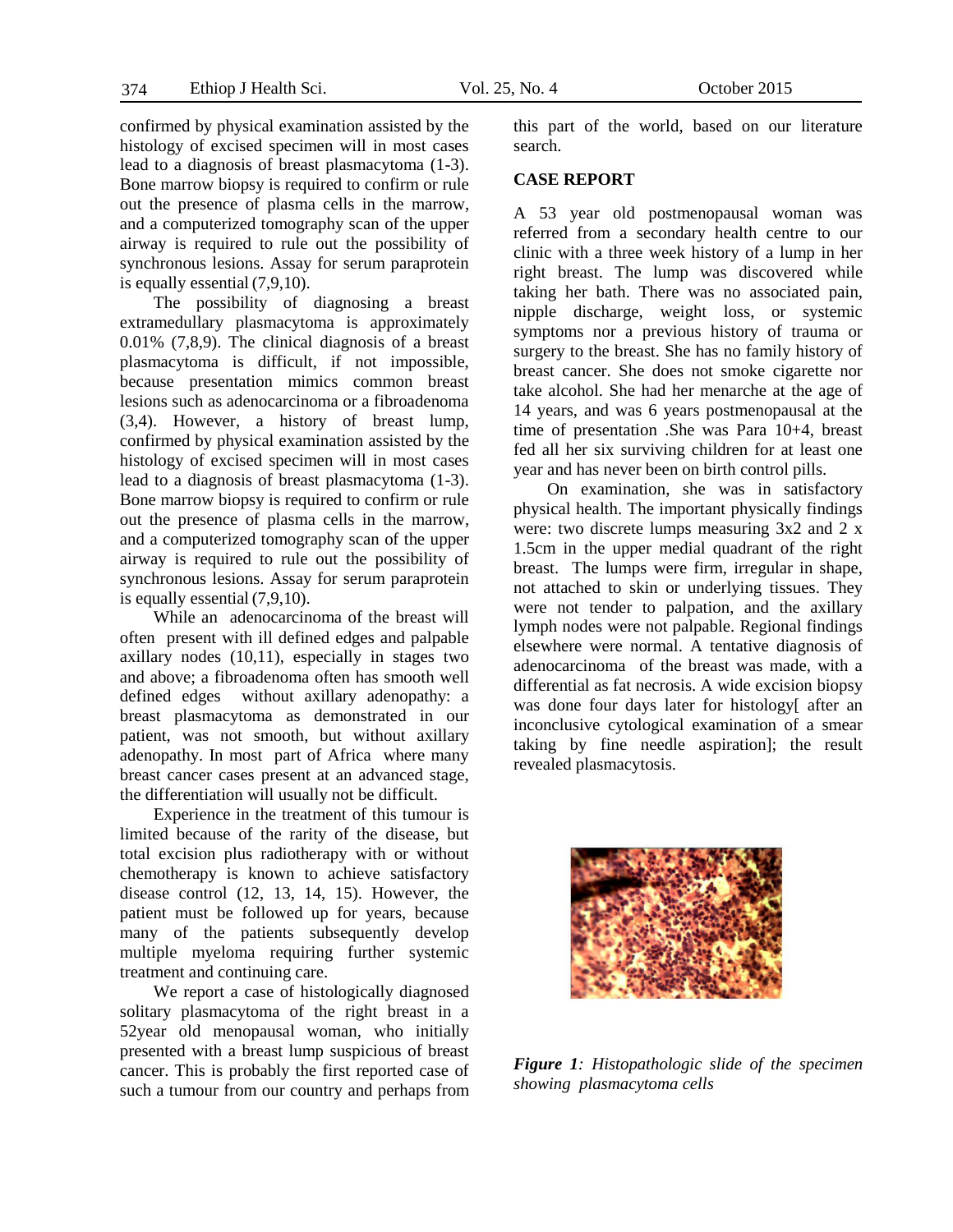There are several atypical plasma cells containing irregular nuclei, prominent nucleoli, in association with scattered mature plasma cells.

The liver function test, Plasma proteins electrophoresis, electrolytes, urea, creatinine, bicarbonate and pelvic X-rays, and abdominopelvic ultrasonography, were normal, Bence Jones proteins were negative in urine. Histology of bone marrow aspirate revealed scanty plasma cells. She was then referred to the clinical hematologist to be managed as a case of solitary plasmacytoma of the breast. She received daily, 20mg dexamethasone, 20mg adramycin, and 2mg vincristine intravenously and 200mg of alloperinol by mouth for three days. She left by the  $4<sup>th</sup>$  treatment day against medical advice, for personal reasons.

### **DISCUSSION**

L

A Solitary Plasmacytoma of the breast is extremely rare lesion (3, 8). From our literature search, only twelve cases of extramedullary plasmacytoma of the breast have been. One of the recent reports was by Mehmet et al (16) in the Turkish Journal of Hematology, of a bilateral extramedullary breast plasmacytoma. In the eleven previous reports (17) of breast plasmacytoma, three of the patients had synchronous occurrence of breast tumors and multiple myeloma, 2 presented after a previous diagnosis of multiple myeloma, and only 1 patient initially presented with breast tumour, but subsequently developed systemic disease. In the remaining 5 patients, the disease remained limited to the breast even after more than four years of follow up. The case reported by Mehmet et al, and Bloomberg et al (3) were unique in that they were bilateral diseases.

In our index patient, marrow biopsy demonstrated scanty plasma cells, abdominal ultrasonography did not reveal any lesion in the liver, spleen, nor the pancreas. Although we did not do computerized tomography scan of the upper airways, Otorhinolaryngological examination did not reveal any lesion, suggesting that the breast lesion was probably primary.

Ross et al (18) reviewed ten cases, and noted that multiple Myeloma may precede or occur synchronously with or become evident soon after the diagnosis of a breast plasmacytoma. However, the clinical course of a breast plasmacytoma depends on whether the tumour is truly solitary or

just a manifestation of disseminated Myeloma (3, 12, 16). In a truly solitary disease, Luca et al (17) stated that wide local excision plus radiotherapy is usually satisfactory. The majority of patients remain free of local recurrence or systemic manifestation of Myeloma for years. In a few, however, there is an early transformation into multiple myeloma, necessitating further treatment, usually with poor comparative outcomes (14, 18).

It is critical to distinguish a breast plasmacytoma from an adenocarcinoma of the breast in order to avoid unnecessary surgery and cyclic cytotoxic chemotherapy (9, 19). This can only be done histologically, with the histologic hallmark of a plasmacytoma being the presence of several atypical plasma cells containing irregular nuclei; prominent nucleoli, in association with mature plasma cells. Marrow plasma cells are often scanty, usually less than 5% of marrow cells.

Our case demonstrated the clinical and histologic feature of this rare breast lesion. While clinical experience in the management of this lesion is limited basically because of the rarity of the disease itself; however, we believe that our initial therapeutic measures [wide excision plus combination chemotherapy] would have produced a satisfactory result had the patient been able to complete the treatment and subsequent follow-up period. The significance of this case is that it is the first reported case of primary extramedullary breast plasmacytoma, from our region of world, and most probably the  $13<sup>th</sup>$  reported case worldwide.

The limitation of our report is that we did not follow up this patient in order to state the outcome of our management.

#### **REFERENCES**

- 1. Carson, C. P., Ackerman, L. V and Malty, J. D. Plasma cell myeloma. *Annals of Clinical Pathology*. 1955; 25: 849-888.
- 2. Cutler, C. W. J. Plasma cell tumour of the breast with metastases. *Annals of Surgery*, 1934;100: 392-395.
- 3. Booomberg TH, Glees JP, Williams JE. Bilateral breast lumps; an unusual feature of extramedullary plasmacytoma. *Br. J. Radio*l, 1980; 53: 498-501.
- 4. Alahan E, Calik A, Kucuktulu U, Cinel A, Ozoran Y. Solitary extramedullary plasmacytoma of the breast with kappa

375